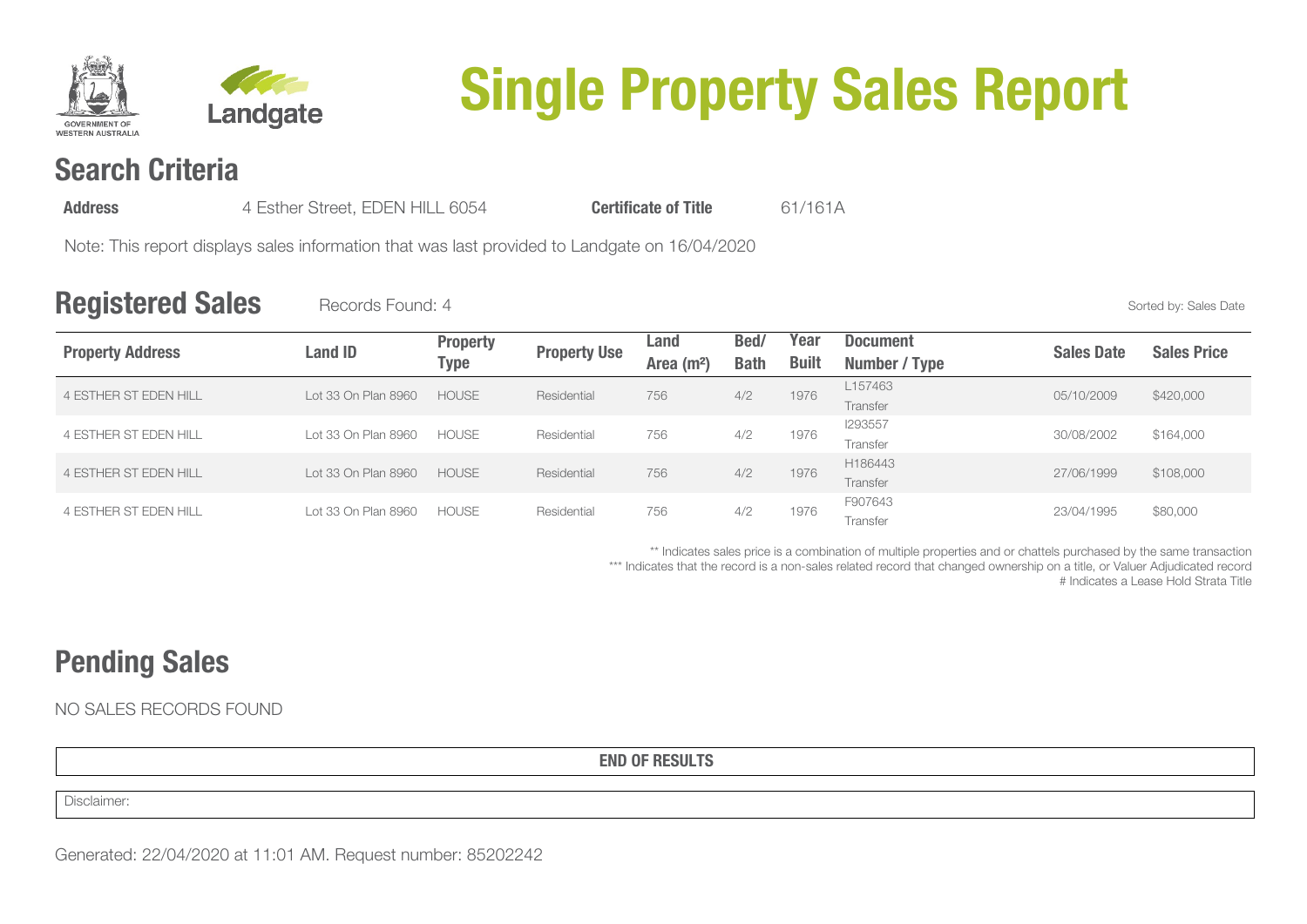Certain results contained in this report may be based on minor updates to previous sales and as such form part of the price. Given that data is auto-collated from various sources, Landgate is unable to distinguish and separate out certain data to cater for individual preferences.